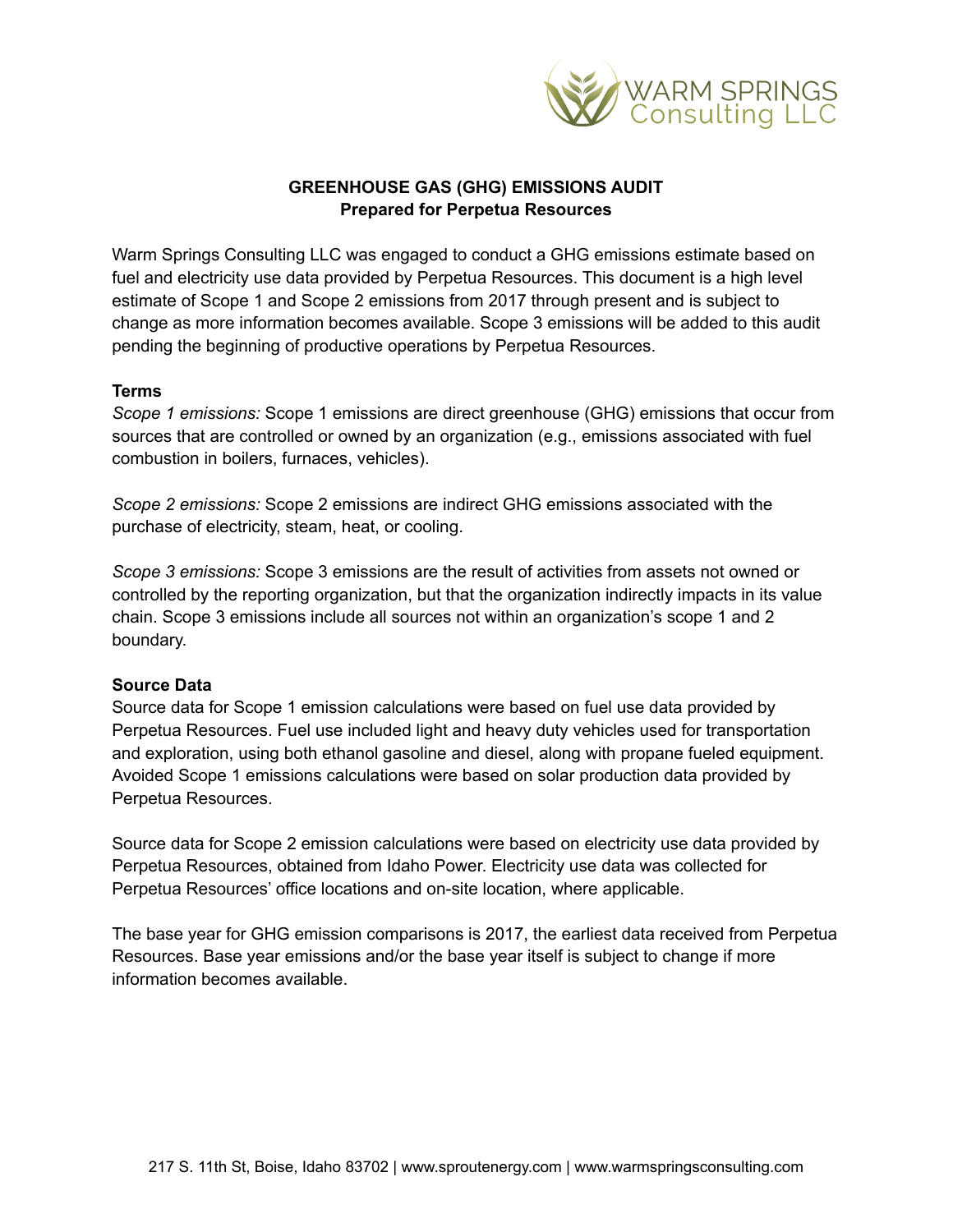

**The following summarizes the estimated GHG emissions found by the consulting team measured in metric tons (MT) of Carbon Dioxide (CO<sup>2</sup> ) equivalent.**

- **Scope 1:**
	- **2017:** 398.2 MT
	- **2018:** 219.4 MT
	- **○ 2019:** 263.9 MT
	- **○ 2020:** 200.5 MT
	- **2021:** 245.4 MT
- **● Scope 2:**
	- **2017:** 35.7 MT ○ **2018:** 33.9 MT ○ **2019:** 35.3 MT ○ **2020:** 10.7 MT ○ **2021:** 50.2 MT



**The following summarizes avoided Scope 1 emissions due to solar consumption measured in metric tons (MT) of Carbon Dioxide (CO<sup>2</sup> ) equivalent.**

**● Avoided Scope 1 emissions**

| $\circ$ 2017: 52.2 MT | $\circ$ 2020: 35.1 MT |
|-----------------------|-----------------------|
| $\circ$ 2018: 28.7 MT | $\circ$ 2021: 36.4 MT |

○ **2019:** 58.2 MT